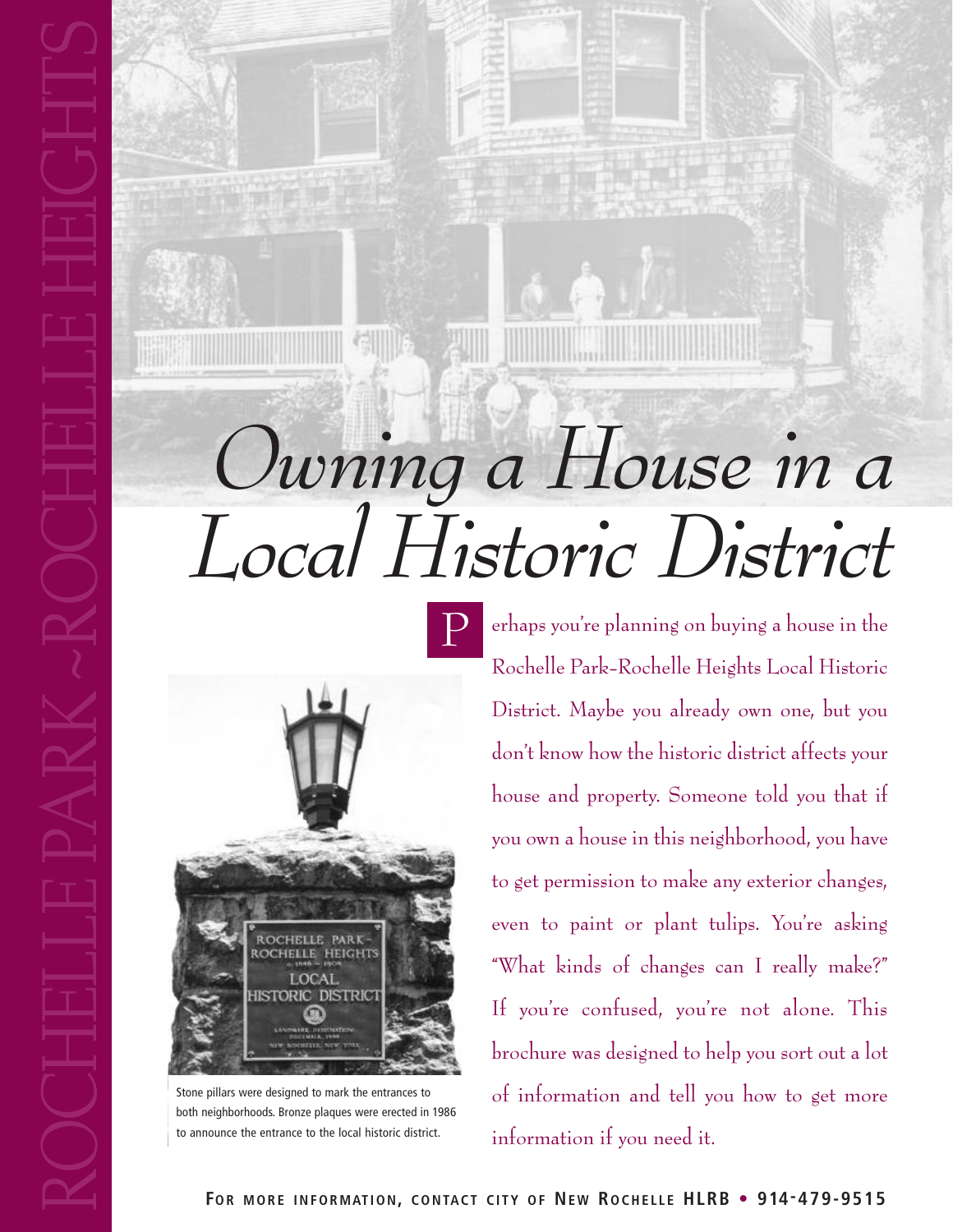# *Rochelle Park~Rochelle Heights*

Cochelle Park-Rochelle Heights is New<br>Rochelle's first local historic district.<br>It was established by the City in 1986<br>for the nurnose of presenting the historic and Rochelle's first local historic district. It was established by the City in 1986 for the purpose of preserving the historic and architectural character of this outstanding turn-of-the-century neighborhood. The boundaries of the district are indicated on the map shown here.

Historic preservation assists with the revitalization, stabilization, and enhancement of historic neighborhoods. The creation of an historic district typically results in improved property maintenance and a heightened sense of cooperation within the neighborhood. Historic designation fosters community cohesion, identity and pride, along with an appreciation of the historic character of the community and concern for its future.



This home was recently constructed in Rochelle Heights after a fire destroyed the original historic house. It is an excellent example of using the neighborhood's Design Guidelines to create a modern but historically compatible structure that adds to the prestige of the district.

While historic buildings can be lost through outright demolition, there are more subtle ways that can erode our links with the past. The end result of minor changes and a lack of maintenance losing one small detail at a time—can have an equally dramatic effect over time. For this reason, historic preservation techniques in the City of New Rochelle encourage the retention of the equally dramatic effect over time. For this reason, and improving their property, national statistics<br>historic preservation techniques in the City of suggest that location in an historic district can<br>New Rochelle encourage

original configuration and details of historic buildings whenever possible.

Look closely at these two photographs and you'll notice that they are the same house, minus the front porch. This is an excellent example of how

the loss of one historic element alters the look of the entire structure.



# **Historic District: Benefits and Responsibilities**

**Benefits:** Living in a special neighborhood has its benefits. One is knowing that your neighborhood is special, and its residents have spent a significant amount of time and energy researching its architecture and history. To ensure that property owners don't make hasty, inappropriate alterations that will change the unique historic or architectural character of the neighborhood, the district is subject to certain standards. While you have to meet these standards when work is done on your property, you also benefit from knowing that all the property in the district will be treated in the same manner. Another benefit is economic. Although individual property owners do not receive direct financial rewards for maintaining and improving their property, national statistics suggest that location in an historic district can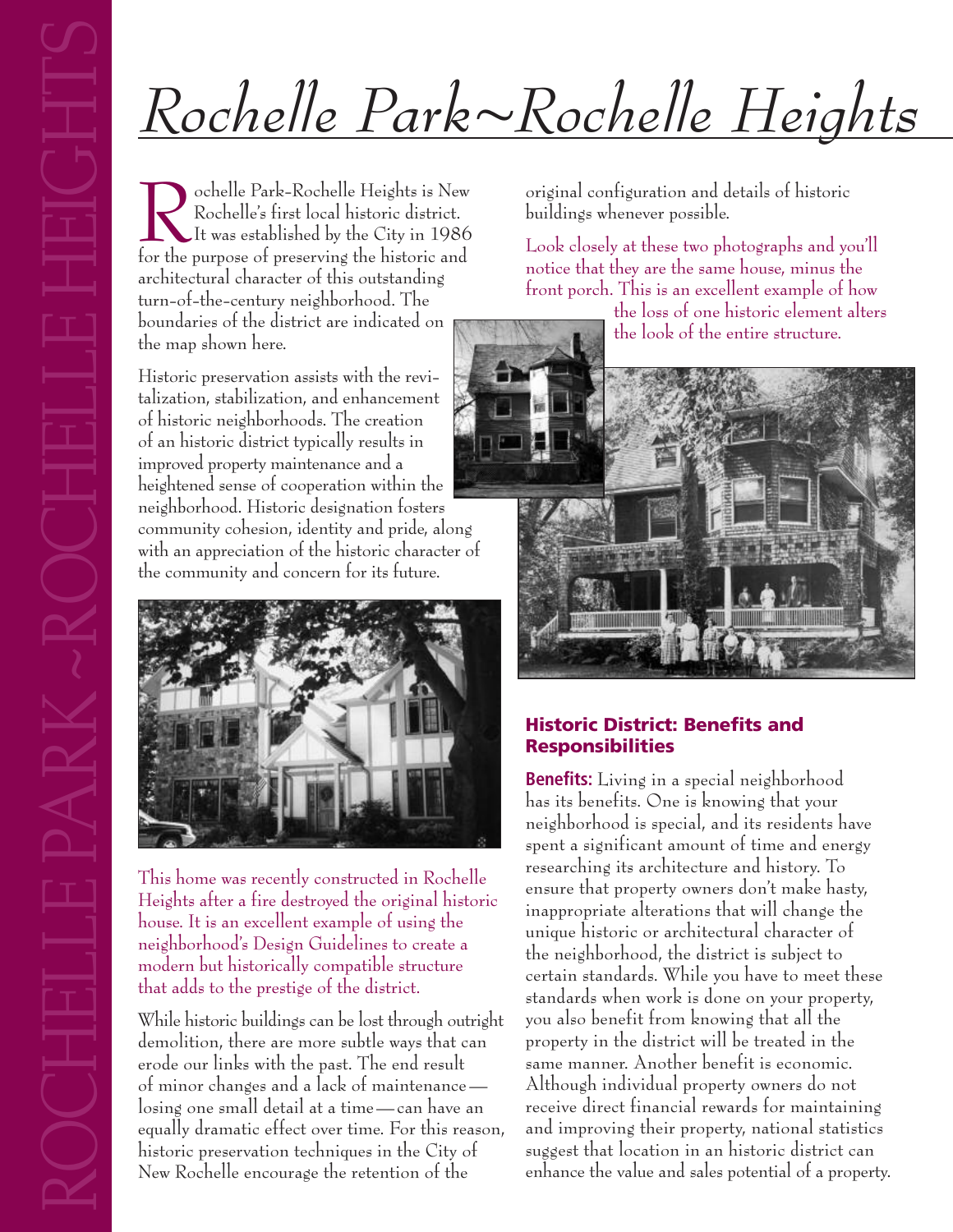

**Responsibilities:** When you live in an historic district your actions can positively or negatively affect the entire neighborhood. If you think of your neighborhood as a beautiful living room, you begin to realize that if one person changes the curtains, another the wallpaper and a third buys new carpets, eventually the room won't look the way it used to look, and it could be a mess. To protect the district from this kind of alteration, New Rochelle's Historic Ordinance requires that owners obtain special approval, called a Certificate of Appropriateness (COA) before certain kinds of changes are made to the exterior of your property.

### **The Preservation Board and its Duties**

The New Rochelle Historical and Landmarks Review Board (HLRB) is an appointed seven member volunteer body of city residents with knowledge about preservation and an interest in protecting historic neighborhoods. The Board reviews all non-maintenance exterior work proposed for properties located within the historic district. Such things as demolition, new construction, alterations, remodeling, removal of building elements, and major landscaping require a COA. Nearly every

aspect of the property and building exterior is subject to review including roofs, siding, doors and windows (including storms), porches, decks, patios, exterior painting, removing or planting trees and mature shrubs, driveways, garages, fences, etc. The HLRB reviews only those changes that are proposed by the applicant, that affect the exterior of the building or property, and that are visible from a public street. If an owner is making minor repairs with the exact same material or is repainting in exactly the same color, then no review is required. However, if an architectural feature is being replaced in its entirety, a COA is required. If property owners are not sure as to the requirements, the safest solution is to call the City and inquire. The Board issues COAs when it is satisfied that proposed work has met legislated standards.

**To help answer some of your questions, the City prepared "Design Guidelines" that address what is considered appropriate in the historic district. These guidelines are used by the HLRB to review applications, and are available from the Department of Development in City Hall at 914-654-2186.**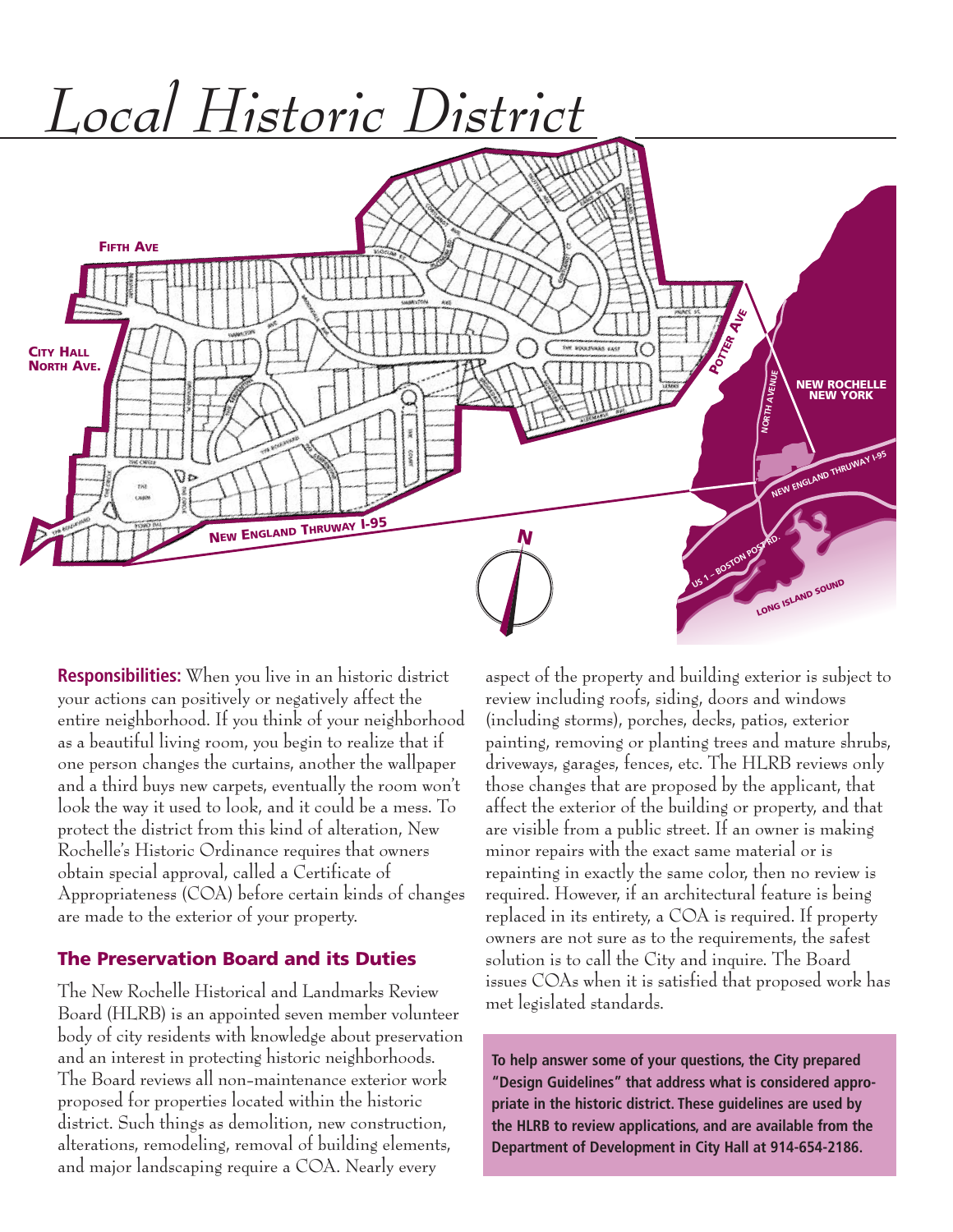# **How do I apply for a Certificate of Appropriateness?**

Property owners or their agents can obtain an application for a COA from the Department of Development in City Hall. There is a minimal application fee.

If you think you might need an application, call the Department of Development to discuss your project before you order materials or begin work. Your application may require scaled drawings that show existing conditions and proposed changes. Supporting documentation, including photographs of the property and materials to be used, are necessary. A letter that notifies neighbors of the proposed work is required. City staff is available to assist you.

You or a representative must attend the HLRB meeting to discuss your proposal. Neighbors and other interested individuals are invited to comment on your proposal and Board members will ask questions. After reviewing the proposed project, the HLRB offers its opinion as to the appropriateness of the work and its conformity to the Design Guidelines. If the HLRB finds that the proposed work meets the Guidelines, a Certificate of Appropriateness will be issued and the project can proceed accordingly. An appeal procedure is available if a property owner is dissatisfied with the HLRB's decision. The flowchart shown here illustrates the typical review process.

**This flowchart illustrates the process associated with securing approvals to undertake exterior rehabilitation of properties within the Rochelle Park-Rochelle Heights Local Historic District. Owners and their agents are urged to contact the Department of Development or the Building Department prior to making any commitments, ordering materials, or beginning work.**



The Certificate of Appropriateness is the HLRB's official approval of an application and gives the Building Official permission to issue a Building Permit if all of

the other approvals are in place. The Building Inspector verifies that the construction work matches the approved plans. It is critical that the work is performed in accordance with the HLRB approval. Any deviations from the approved plans must be resubmitted for review. Property owners may be required to remove unapproved work.

# **Can I paint my house purple?**

Maybe. Paint color is regulated in the historic district. It doesn't mean you can't paint your landmark house purple, it just means you have to ask first.

# **What about those flowers in the front yard?**

Major landscaping changes affect the character of your property. Planting a few bulbs probably doesn't. If you can't decide, call the city and ask.



Major landscaping affects the look of this historic house. Planting or eliminating a mature tree is also significant, and requires a COA.

The HLRB is aware that the needs of the twenty-first century are vastly different from those of the nineteenth, when many of the buildings in the district were built. The HLRB is keenly interested in helping owners find appropriate and cost-effective ways to meet modern requirements without seriously affecting the architectural integrity of the property. Replacing documented missing features whenever possible is encouraged. The HLRB is creating a file of architectural elements that may assist you in planning your project. You are welcome to visit the Department of Development office in City Hall to review this information.

### Some good advice:

Please call the New Rochelle Department of Development at 914-654-2186 with any questions before submitting your application, ordering construction materials, or starting work.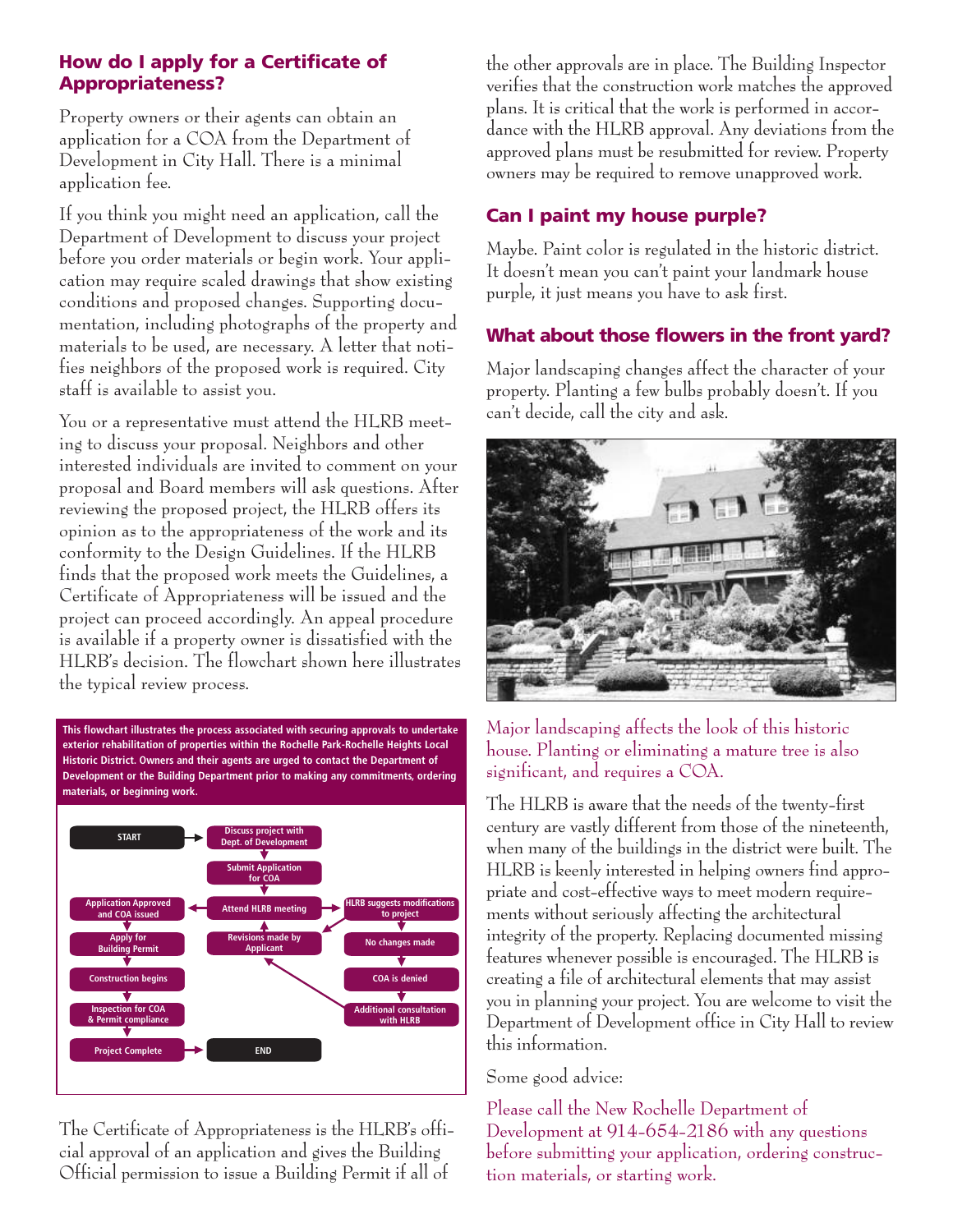# *Origins of the District*

 $\sum$ ou can't help but feel as though you have stepped back in time when you stroll the treelined streets of the Rochelle Park and Rochelle Heights neighborhoods. Many rambling homes with Victorian detail, an abundance of public open space, and wide boulevards with expansive front lawns render a quiet atmosphere reminiscent of a bygone era. That's just what was planned for this community when it was conceived over 100 years ago.



A tree-lined street in Rochelle Heights shows the wide front lawns and large homes that were envisioned for the community over 100 years ago.

Rochelle Park had been farmland with orchards until the 1870's. Through foreclosure proceedings, the Manhattan Life Insurance Company took title to the property in 1881. Charting a brave and bold course, the company chose to transform the somewhat rugged territory into a unique residential development unlike any other in New Rochelle. In 1885 Rochelle Park was designed by Nathan Barrett, a leading landscape architect, as America's third planned community. He laid out the site plan "to give the place a character wholly its own, to make it a park, a community, a neighborhood." It was restricted to "houses of an established standard, built on plots large enough to avoid crowding." The intent was to attract "a special class of buyer". As the railroad station was within an easy walking distance, the project was geared toward wealthy commuters seeking a quality lifestyle.



Rochelle Park's suburban layout was established in 1885, and each home was designed and constructed as the lots were purchased. "The Lawn" looking east.

Barrett tailored the terrain with formality and aesthetic grace. Streets were carved in such a way that the neighborhood evoked a bucolic, yet manorial atmosphere. With far-sighted liberality, a total of nearly six acres was set aside for open grassy spaces suitable for outdoor gatherings. The meadow-like circle named "The Lawn" was connected to the elongated oval green of "The Court" by a wide and arbored street dubbed "The Boulevard". The neighborhood was designed as a "commuter suburb" with a diagonal orientation of The Boulevard toward the railroad station. Barrett gave curves and pleasing irregularity by snaking "The Serpentine" through the neighborhood. Stone pillars designed by English architect E.A. Sargent were erected to mark the Park's entrance.



"The Lawn" today, looking south.

Barrett took great pains to give each prospective home a view unobstructed by the one next door. Mr. Barrett created a plan with a long look toward the future.